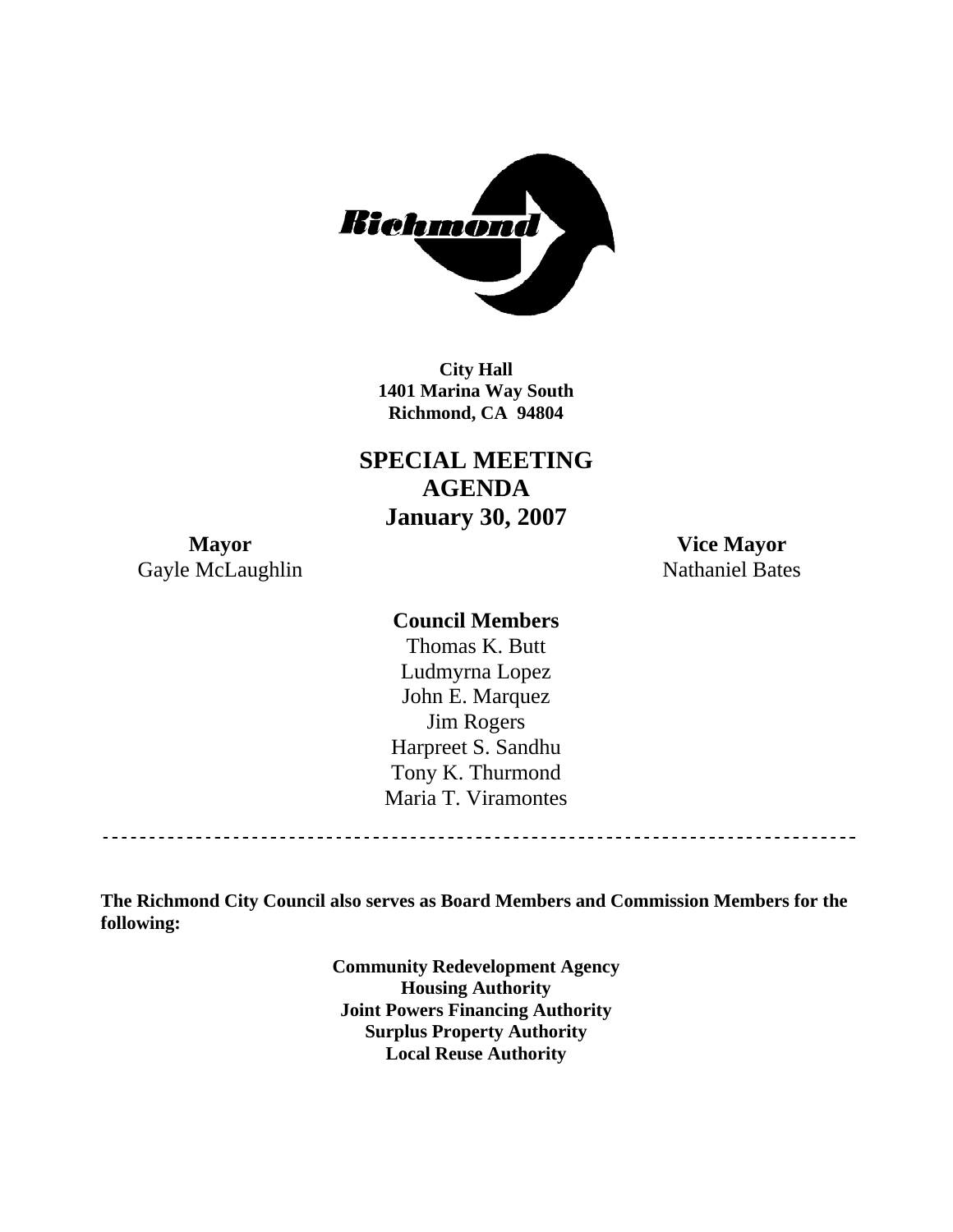# **MEETING PROCEDURES**

The City of Richmond encourages community participation at its City Council meetings and has established procedures that are intended to accommodate public input in a timely and time-sensitive way. As a courtesy to all members of the public who wish to participate in City Council meetings, please observe the following procedures:

**PUBLIC COMMENT ON AGENDA ITEMS:** Anyone who desires to address the City Council on items appearing on the agenda must complete and file a pink speaker's card with the City Clerk **prior** to the City Council's consideration of the item. Once the City Clerk has announced the item and discussion has commenced, no person shall be permitted to speak on the item other than those persons who have submitted their names to the City Clerk. Your name will be called when the item is announced for discussion. **Each speaker will be allowed TWO (2) MINUTES to address the City Council on NON-PUBLIC HEARING items listed on the agenda.** 

**OPEN FORUM FOR PUBLIC COMMENT:** Individuals who would like to address the City Council on matters not listed on the agenda or on **Presentations, Proclamations and Commendations, Report from the City Attorney, or Reports of Officers** may do so under Open Forum. All speakers must complete and file a pink speaker's card with the City Clerk **prior** to the commencement of Open Forum. **The amount of time allotted to individual speakers shall be determined based on the number of persons requesting to speak during this item. The time allocation for each speaker will be as follows: 15 or fewer speakers, a maximum of 2 minutes; 16 to 24 speakers, a maximum of 1 and one-half minutes; and 25 or more speakers, a maximum of 1 minute.** 

#### **SPEAKERS ARE REQUESTED TO OCCUPY THE RESERVED SEATS IN THE FRONT ROW BEHIND THE SPEAKER'S PODIUM AS THEIR NAME IS ANNOUNCED BY THE CITY CLERK.**

**CONSENT CALENDAR:** Consent Calendar items are considered routine and will be enacted, approved or adopted by one motion unless a request for removal for discussion or explanation is received from the audience or the City Council. A member of the audience requesting to remove an item from the Consent Calendar must complete and file a speaker's card with the City Clerk **prior to the City Council's consideration of Item C, Agenda Review.** An item removed from the Consent Calendar may be placed anywhere on the agenda following the City Council's agenda review.

The City Council's adopted Rules of Procedure recognize that debate on policy is healthy; debate *on personalities is not. The Chairperson has the right and obligation to cut off discussion that is too personal, too loud, or too crude.* 

**\*\*\*\*\*\*\*\*\*\*\*\*\*\*\*\*\*\*\*\*\*\*\*\*\*\*\*\*\*\*\*\*\*\*\*\*\*\*\*\*\*\*\*\*\*\*\*\*\*\*\*\*\*\*\*\*\*\***

#### **EVENING OPEN SESSION**